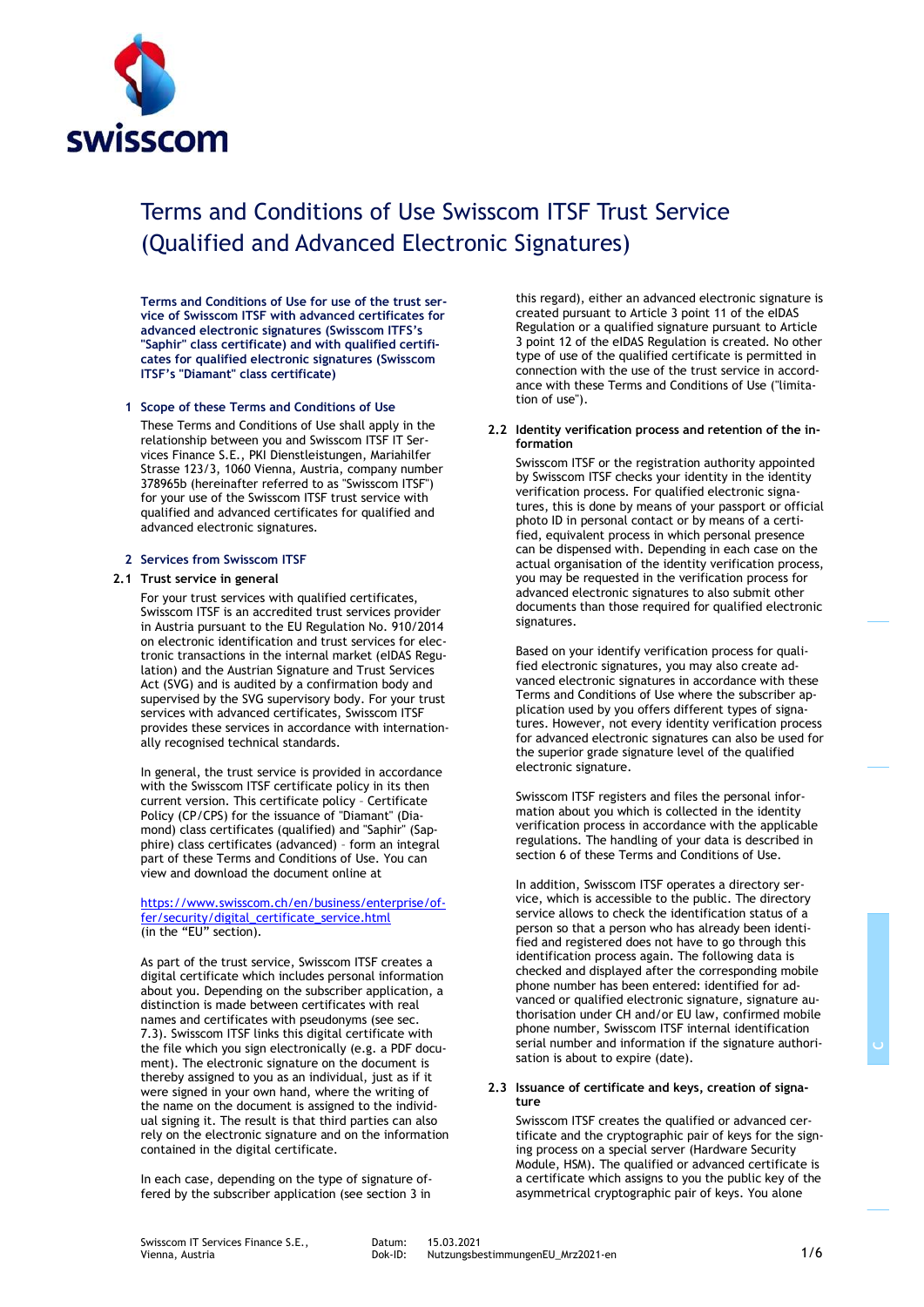

have the activation data which allows you to use the private key by using an authentication method associated with your identity (e.g. password/SMS authentication process or a permitted App such as the Mobile ID App, see also in this regard sections 3 and 4 of these Terms and Conditions of Use). As soon as you enter the activation data after being requested to do so, Swisscom ITSF creates the qualified or advanced electronic signature for you based on the appropriate certificate.

For each signing process Swisscom ITSF creates a new digital certificate (with a short validity period of 10 minutes) with a new pair of keys.

#### **2.4 Verification of the electronic signature**

The Swisscom ITSF trust service allows the validity of the electronic signature to be validated. Third parties also (often referred to as the "relying party") can validate the validity of your electronic signature (e.g. for qualified electronic signatures on the website

[https://www.rtr.at/TKP/was\\_wir\\_tun/vertrauens](https://www.rtr.at/TKP/was_wir_tun/vertrauensdienste/Signatur/signaturpruefung/Pruefung.en.html)[dienste/Signatur/signaturpruefung/Pruefung.en.html](https://www.rtr.at/TKP/was_wir_tun/vertrauensdienste/Signatur/signaturpruefung/Pruefung.en.html) .

The information provided in section 5 of these Terms and Conditions of Use must be noted concerning the legal effects of the different electronic signatures.

## **2.5 Availability**

Swisscom ITSF shall endeavour to provide the trust service continuously. Swisscom ITSF shall not, however, be liable for ensuring that the signing service is constantly available, nor shall it be liable for delays or blockages of the network system, availability of mobile services or internet connections. Swisscom ITSF may limit the availability temporarily if this is necessary, for example, with regard to capacity limits, or the safety or integrity of the servers, or to perform technical maintenance or repairs and this is for the purpose of providing the services properly or improving them (maintenance work). Swisscom ITSF shall endeavour in this process to take account of the interests of the users of the trust service. You may find a report on the current availability status of the service here:

<https://trustservices.swisscom.com/service-status/>

#### **3 Preconditions of use**

You have an adequate understanding of digital certificates and of qualified and advanced electronic signatures.

You use a device and log in to an internet portal or an application which allow the Swisscom ITSF trust service to be used (so-called "subscriber application"). For example, it may be your employer's accounting software or your bank's or insurance company's internet portal. The terms and conditions of the subscriber application used by you may result in limitations in the use of the trust service. In particular, the subscriber application used by you determines whether you can create qualified or advanced electronic signatures. The subscriber application also determines whether you go through a one-time identification process for each electronic signature (one-time signature), or whether you can create several electronic signatures for a certain period of time after the identification

process. The connection of the subscriber application to the Swisscom ITSF trust service is the subject of a separate agreement.

You have a means of authentication which is permitted for transmitting declarations of intent for electronic signature (e.g. a mobile phone). Options available for this include password/SMS authentication, an authorised application such as the Mobile ID App or another recognised method of authorising a signature. The actual signature authorisation results from the connection of the subscriber application used by you.

## **4 Your duties of cooperation**

You undertake as part of the identity verification process to provide Swisscom ITSF and/or the registration authority with complete and true information.

When using passwords, to the extent they are required for creating an electronic signature, you undertake not to use any data relating to your personal information (date of birth etc.) for any PIN or password when using the signature approval process. Any records of the PIN or personal password used in connection with authentication must not be disclosed to any other person, must be kept securely and separate from your means of authentication (e.g. mobile phone) or encrypted and must be protected from access by third parties.

If you use a password or a one-time password sent from Swisscom ISTF by SMS as part of the authentication process, you shall ensure that your input of the data requested is always entered on input screens of Swisscom ITSF systems. Further information about this can be found i[n this document.](http://documents.swisscom.com/product/filestore/lib/06b63be5-7226-4967-b711-a21cfd203ede/AuthorizeSignature-en.pdf)

If, for example, your mobile device, your SIM card or personal password which you have to provide in the authentication process has been stolen or if you know or suspect that another person has acquired knowledge of it (compromise), you are additionally obliged to do the following:

- Immediately cease creating signatures,
- If necessary, also change the access data (e.g. on the Mobile ID App or your password) and, if necessary, also block your SIM card.

As soon as there are any changes to a device used for authentication (e.g. your mobile phone number) or changes of your identity data, you shall inform your registration authority or Swisscom ITSF directly of these changes before you sign the next time.

You undertake to take every reasonable and readily available opportunity to protect your device / your mobile phone required for authentication or signature from attacks and malware ("viruses", "worms", "Trojan horses" and the like), particularly through using software from an official source that is continually updated.

You undertake to check the electronic signatures after they have been created in accordance with section 2.4 of these Terms and Conditions of Use and to promptly report any discrepancies in the digital certificate to Swisscom ITSF.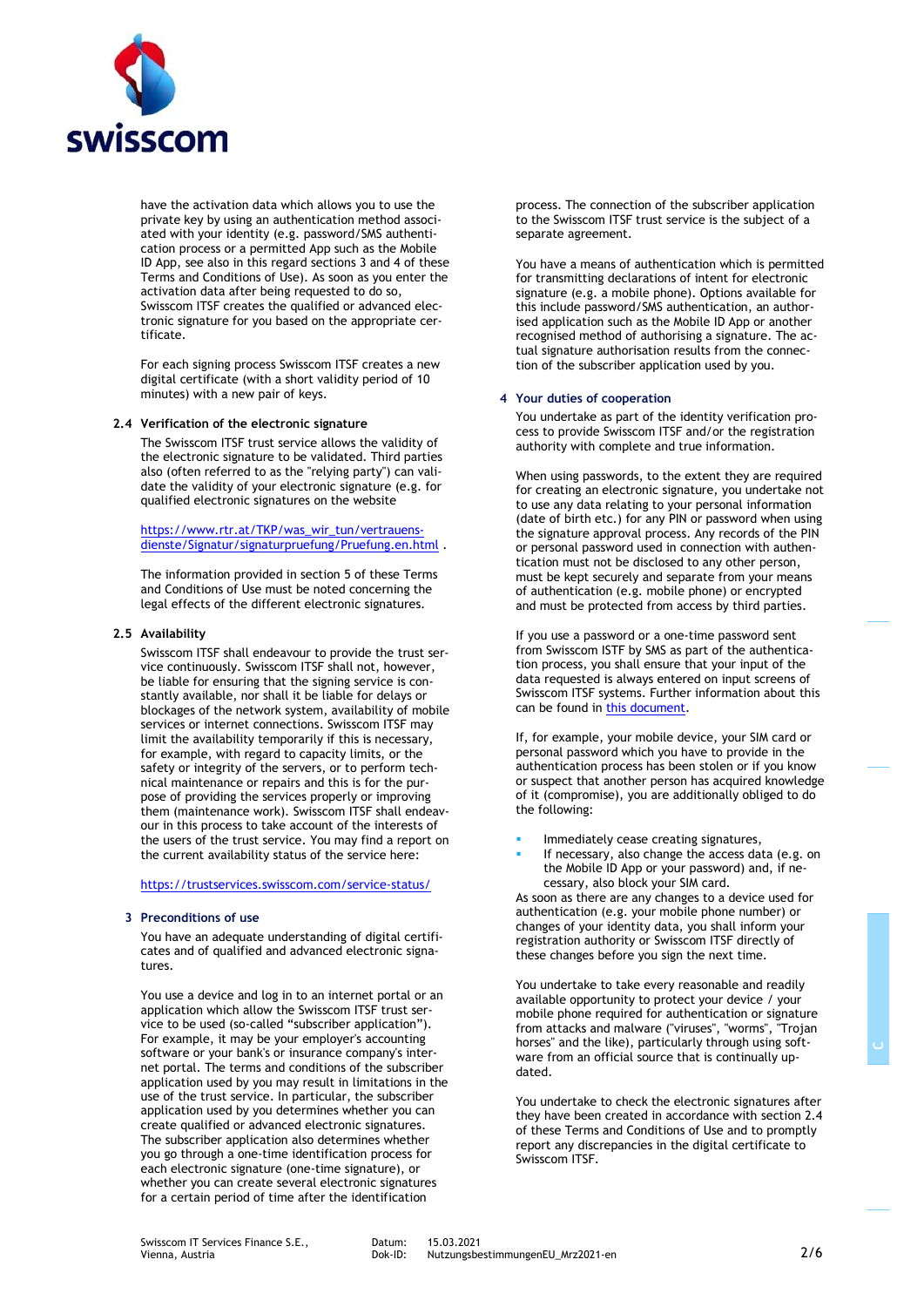

#### **5 Legal effects of the electronic signature**

The trust service in accordance with these Terms and Conditions of Use creates in each case either a qualified electronic signature pursuant to Article 3 number 11 of the eIDAS Regulation or a qualified electronic signature in accordance with Article 3 number 12 of the eIDAS Regulation.

The subscriber application (see in this regard section 3 of these Terms and Conditions of Use) used by you to reach the trust service determines the type of signature (qualified or advanced electronic signature) for each signature process. Swisscom ITSF has no influence on this choice.

The subscriber application you use will have the advanced or qualified electronic signature linked with a qualified time stamp at Swisscom ITSF.An electronic signature is therefore created either with or without a qualified time stamp depending on the setting for the access to the Swisscom ITSF trust service. In verifying the signature (see in this regard section 2.4 of these Terms and Conditions of Use) you can check to see whether or not the electronic signature is associated with a qualified time stamp.

A qualified electronic signature fulfils the legal requirement of writing in the sense of § 886 of the Austrian General Civil Code. In principle, a qualified electronic signature has the same legal effect as a handwritten signature. However, other legal formal requirements, in particular those which provide for the involvement of a notary or a lawyer or in connection with testamentary dispositions, as well as contractual agreements on the form shall remain unaffected. Depending on the particular situation, certain documents require a handwritten signature in order to be legally effective.

An advanced electronic signature does not satisfy the legal requirement of written form within the meaning of Paragraph 886 of the Austrian General Civil Code, so it does not have the same legal effects as a handwritten signature. The legal requirement of a handwritten signature can as a matter of principle only be replaced with equivalent effect by a qualified electronic signature, which must not be confused with an advanced electronic signature based on an advanced certificate in accordance with these Terms and Conditions of Use. Depending on the situation, certain documents therefore require a handwritten signature or a qualified electronic signature in order to have the intended legal effects.

It is your responsibility before using the trust service to determine your requirements and the legal effects of the qualified electronic signature or the advanced electronic signature in this context.

You acknowledge that the qualified or advanced electronic signatures created with the Swisscom ITSF Swiss trust service may have different, possibly less extensive effects under the law of a country other than Austria and that requirements as to form (such as the written form requirement) might not be met.

The use of certain technical algorithms is also subject to statutory restrictions in certain states. It is your responsibility to investigate the circumstances in this regard beforehand.

The inclusion of additional information in a digital certificate (specific attributes such as, for instance, right of representation for your employer) is purely declaratory, with the existence of an attribute and its legal effects governed by the applicable law (agency law, corporate law etc.) and not within the scope of Swisscom ITSF's influence or responsibilities. Swisscom ITSF shall only be responsible in this context for verifying evidence of an attribute at the time when the identity is verified using the documentary evidence requested by Swisscom ITSF. Specific attributes in the digital certificates do not reflect all possible situations under civil law (collective signing authority, signing authority only in special cases etc.).

#### **6 Duration**

Taking account of the preconditions of use pursuant to section 3 of these Terms and Conditions of Use, you may use the trust service using an authentication method deposited at the time of registration in accordance with these Terms and Conditions of Use for a maximum period of five years, although this period shall be shortened accordingly for qualified electronic signatures if the period of validity of the identification document presented by you expires earlier, or if the identification process selected generally envisages a shorter period.

#### **7 Handling of your data**

#### **7.1 General, Privacy Statement**

Swisscom ITSF collects, stores and processes only data which is needed to provide the trust service. In addition to the applicable laws, the handling of the data shall also be governed by the certificate policy referred to above in section 2.1 of these Terms and Conditions of Use.

Swisscom ITSF shall involve Swisscom (Switzerland) Ltd, based in Switzerland, in the provision of trust services. Swisscom (Switzerland) Ltd operates the IT systems for the provision of trust services and these IT systems are located in Switzerland. The advanced or qualified certificates are thus issued on servers in Switzerland. In this regard the data processing in Switzerland is done by Swisscom (Switzerland) Inc on behalf of Swisscom ITSF. Swisscom ITSF has concluded the necessary data protection agreements with Swisscom (Schweiz) AG.

The handling of your data is further governed by the [privacy statement](http://documents.swisscom.com/product/filestore/lib/f3daec38-8db9-465c-9c81-e4ba8f30143e/gdpr_eu-en.pdf) for use of the trust service, which can be accessed at <https://trustservices.swisscom.com/en/> .

#### **7.2 Identity verification documentation**

For the purpose of creating the digital certificate and to maintain the verifiability of the trust service, Swisscom ITSF or the registration authority commissioned by Swisscom ITSF collects and stores the following data about you (to the extent this has been provided by you in the identity verification process in accordance with section 2.2 of these Terms and Conditions of Use):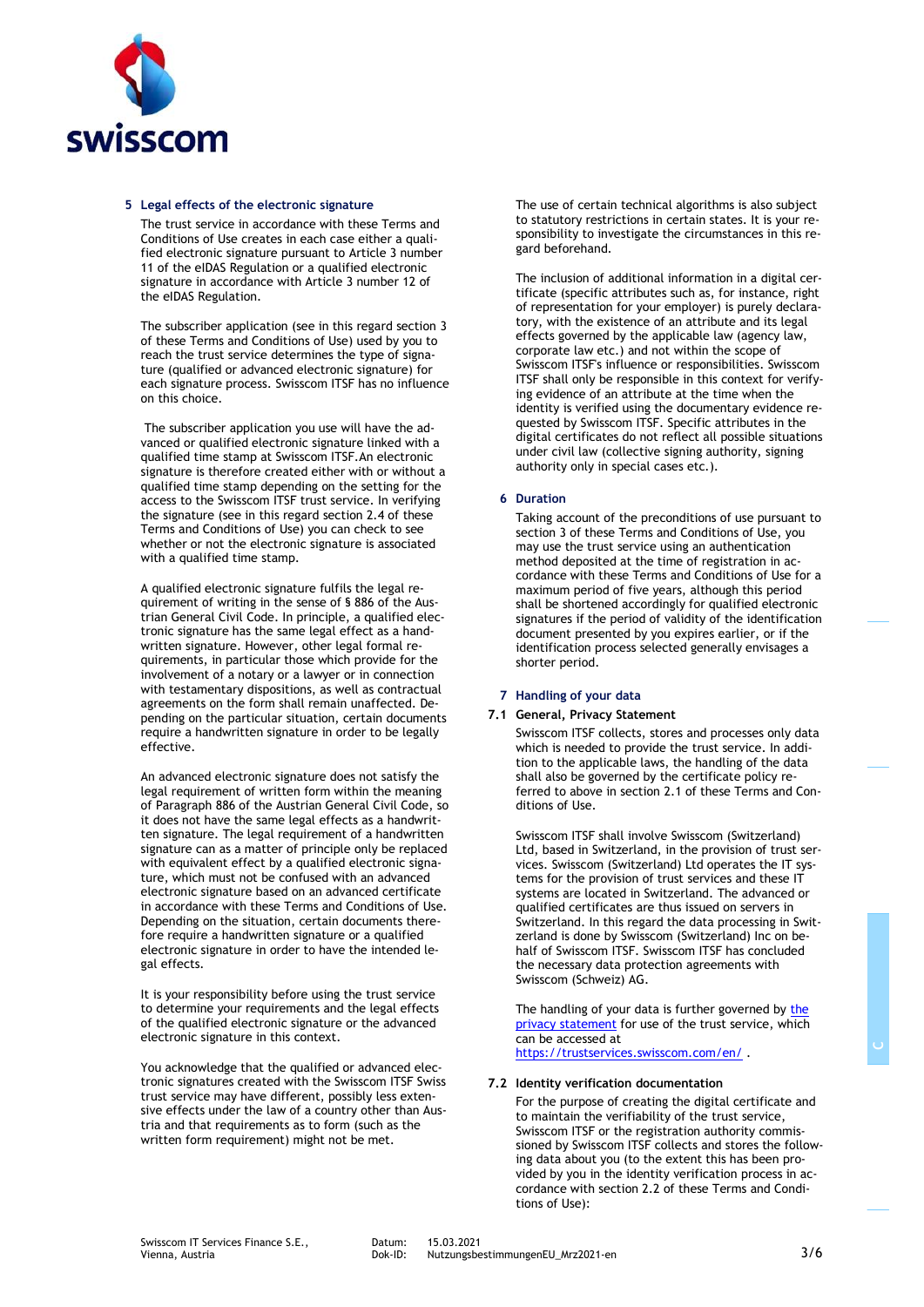

In-person identification:

- A copy of the relevant pages of the identity document submitted by you (passport, identity card, possibly other documents according to section 2.2. if only advanced electronic signatures are to be created) unless you have proven your identity by an identity provider or information from an identification verification procedure about a prior identification check using a photo ID can be presented.
- Information contained in the identity document (in particular: first names, last name, date of birth, gender, validity date and serial number of identity document, nationality)
- Personal means of authentication used (e.g. mobile phone number)
- A photograph of you taken during the identification meeting.

Video identication or auto-video identification

- A photograph of you taken during the video identification
- Photographs of the relevant pages of the identity document produced by you
- Audio recording of the video meeting
- Technical details (e.g. IP address) of the device used by you
- Information contained in the identity document (in particular: first names, last name, date of birth, gender, validity date and serial number of identity document, nationality)
- Personal means of authentication used (e.g. mobile phone number)
- If supported: Data downloaded from the chip of your identity document (e.g.: first names, last name, date of birth, validity date and serial number of identity document, nationality)

eID

- Personal means of authentication used (e.g. mobile phone number)
- Data downloaded from the chip of your identity document (e.g.: first names, last name, date of birth, validity date and serial number of identity document, nationality)

Identification based on your e-Banking Account

- Information transmitted by you or the operator of the signature application (in particular: first names, last name, date of birth, validity date and serial number of identity document, nationality)
- Bank account used for eBanking (IBAN/BIC/name of bank)
- Personal means of authentication used (e.g. mobile phone number)
- Schufa ID or ID of another credit information company
- Data on reference transaction
	- Account holder
		- Account number
	- Time of reference transfer
	- Transaction authorisation procedure

Other information and documents in the certificate provided by you for example in respect of your organisation, such as Commercial Register extracts, email address, powers of attorney. Articles of Association/partnership agreements or other documentary evidence concerning specific attributes)

## **7.3 Digital certificate**

Based on the data which has been provided by you and collected in the identity verification process, Swisscom ITSF shall at the request of the subscriber application and with your stated consent issue a qualified or advanced certificate, which may contain the following information concerning you:

If the subscriber application envisages the use of real names:

- First names, last name
- Informal name for simplification purposes (e.g. first name)
- Two-digit ISO 3166 country code

If the subscriber application envisages the use of a pseudonym:

- Pseudonym
- Informal reference for ease of display (e.g. reference PSEUDONYM)
- Two-digit ISO 3166 country code

In addition, the certificate may also contain the following details:

- Additional information e.g. to ensure the uniqueness of the digital certificate:
- Name of company
- Number/ID of the identity document presented
- Mobile phone number
- Text displayed by the signature application used by you for authorising your signature (e.g.: "Please confirm the signature in the file test.pdf in Application XYZ")
- Registration authority responsible for verification of identity
- Time of issuance of digital certificate

The digital certificate is included in the electronically signed file after completion of the signing process. Anyone in possession of the digitally signed file may view the aforementioned information from the digital certificate at any time. This enables third parties to review personal information about you and to also see that Swisscom ITSF as a trusted trust service provider guarantees the certification of this data and the signing process.

## **7.4 Data after completion of the signing process**

Swisscom ITSF's registration authority or Swisscom ITSF itself shall retain the data described in section 7.2 for the duration specified in section 6 of these Terms and Conditions of Use to enable you to use the trust service. Swisscom ITSF (possibly with the assistance of a registration authority) is further obligated by law in the case of qualified electronic signatures to retain various data concerning the identity verification process, the digital certificate and the signing process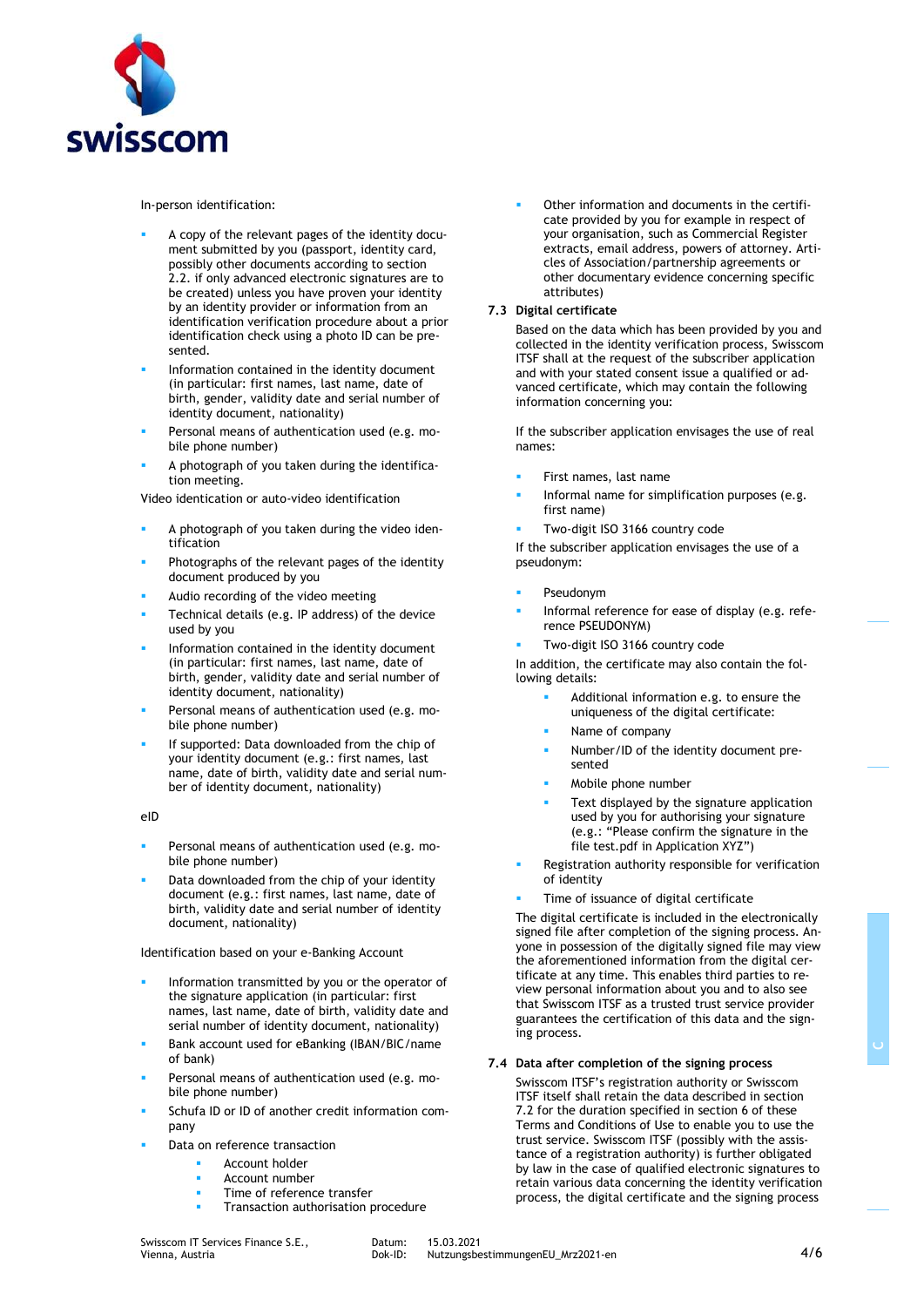

for 30 years from the last signing process. In the case of advanced electronic signatures, in accordance with its certificate policy, Swisscom ITSF retains various data concerning the identity verification process, the digital certificate and the signing process for 7 years from the last signing process. This ensures that the digitally signed document can still be verified as correct in the years after it is created. Swisscom ITSF shall in this process record all relevant information concerning the data issued and received by Swisscom ITSF and shall keep it in safekeeping so that it is available, for the purposes of enabling corresponding evidence to be provided in judicial proceedings, in particular, and ensuring continuity of the trust service.

Swisscom ITSF shall retain the following data for this purpose:

- Log files for the signing process (specifically includes business partner number, process number, process-related data)
- Hash value of the signed document

If Swisscom ITSF itself does not retain the information specified in section 7.2 of the Terms and Conditions of Use, then Swisscom ITSF's registration authority shall supply these details to the extent this is required for purposes of providing the trust service in line with applicable law. Swisscom ITSEF shall manage a certificate data base.

Swisscom ITSF shall delete the data described in this section 7.4 after the expiry of a maximum of 36 years from completion of the identity verification process according to section 6 of these Terms and Conditions of Use. In the case of identity verification after the request only of advanced electronic signatures in accordance with section 2.2, Swisscom ITSF shall delete this data after the expiry of a maximum of 13 years after completion of the identity verification process.

## **8 Involvement of third parties**

Swisscom ITSF may engage third parties to perform its duties. In particular, Swisscom (Schweiz) AG in Switzerland will be engaged to operate the IT systems for the provision of the trust services and Swisscom Trust Services AG will be engaged as the registration authority and contact for all questions relating to this service, and as the supplier of technology and services. Further third parties shall be specifically engaged by Swisscom ITSF to carry out the identity verification process (including retention of the identity verification documentation) (further registration authorities).

## **9 Liability and force majeure**

Swisscom ITSF must at all times fulfil the requirements which the law and the technical standards impose on providers of trust services. Swisscom ITSF shall take appropriate state-of-the-art security measures for this purpose. You acknowledge that

- despite all Swisscom ITSF's efforts,
- the use of modern technology and security standards,
- oversight by an independent agency with regard to compliance with the technical standards
- and in the case of qualified electronic signatures oversight by the confirmation body

with regard to compliance with the statutory requirements,

there can be no guarantee that the trust service will be absolutely secure and free of defects.

Unless Swisscom ITSF proves that it is not at fault, it shall be liable to you without limitation for any loss or damage suffered by you because Swisscom ITSF culpably failed to comply with its obligations under the el-DAS Regulation. If Swisscom ITSF informs you directly or through the operator of the subscriber application before a signature is created of a transaction limit for transactions involving monetary payments in connection with the creation of an electronic signature using the Swisscom ITSF trust service and if that transaction limit is apparent to third parties, e.g. due to the fact that the transaction limit is displayed in the certificate, Swisscom ITSF shall not be liable for any losses caused by use of the services in excess of these limits.

Unless Swisscom ITSF can prove that it is not at fault, in the event of other breaches of contract (in particular in connection with advanced certificates and advanced electronic signatures) Swisscom ITSF shall be liable to you for the proven losses as follows:

Liability for material damage and financial losses due to simple negligence shall be limited to a maximum of CHF 5,000 for the entire contractual term. Swisscom ITSF's liability for indirect loss or damage caused due to simple negligence, consequential losses, lost profit, data losses, loss or damage due to downloads, third party claims, and reputational losses shall be excluded. Swisscom ITSF shall at all times be fully liable to you for personal injury. Swisscom ITSF shall not be liable to you for the proper operation of third party systems, in particular not for the hardware and software used by you or for the subscriber application used by you for controlling the trust service.

Swisscom ITSF shall not under any circumstances be liable to you for loss or damage incurred by you due to the fact that you have either failed to comply with or exceeded a limitation of use. Swisscom ITSF shall likewise not be liable to you if due to force majeure the performance of the service is occasionally interrupted, restricted in whole or in part, or rendered impossible. The term "force majeure" includes in particular natural phenomena of particular intensity (avalanches, flooding, landslides, etc.), acts of war, riots, unforeseeable official restrictions and pandemics or epidemics. If Swisscom ITSF cannot fulfil its contractual obligations, the performance of the Agreement or the deadline for performing the same shall be postponed according to the force majeure event that has occurred. Swisscom ITSF shall not be liable for any loss or damage incurred by Customer because of the delay in the performance of the Agreement.

# **10 Amendments to the Terms and Conditions of Use**

Swisscom ITSF reserves the right to amend and supplement these Terms and Conditions. In particular where amendments are made to the eIDAS Regulation or the Austrian Signature and Confidential Services Act or the regulations issued on the basis thereof, and in the case of orders by the confirmation authority or the supervisory authority or an independent agency for checking advanced electronic signatures, Swisscom ITSF may be